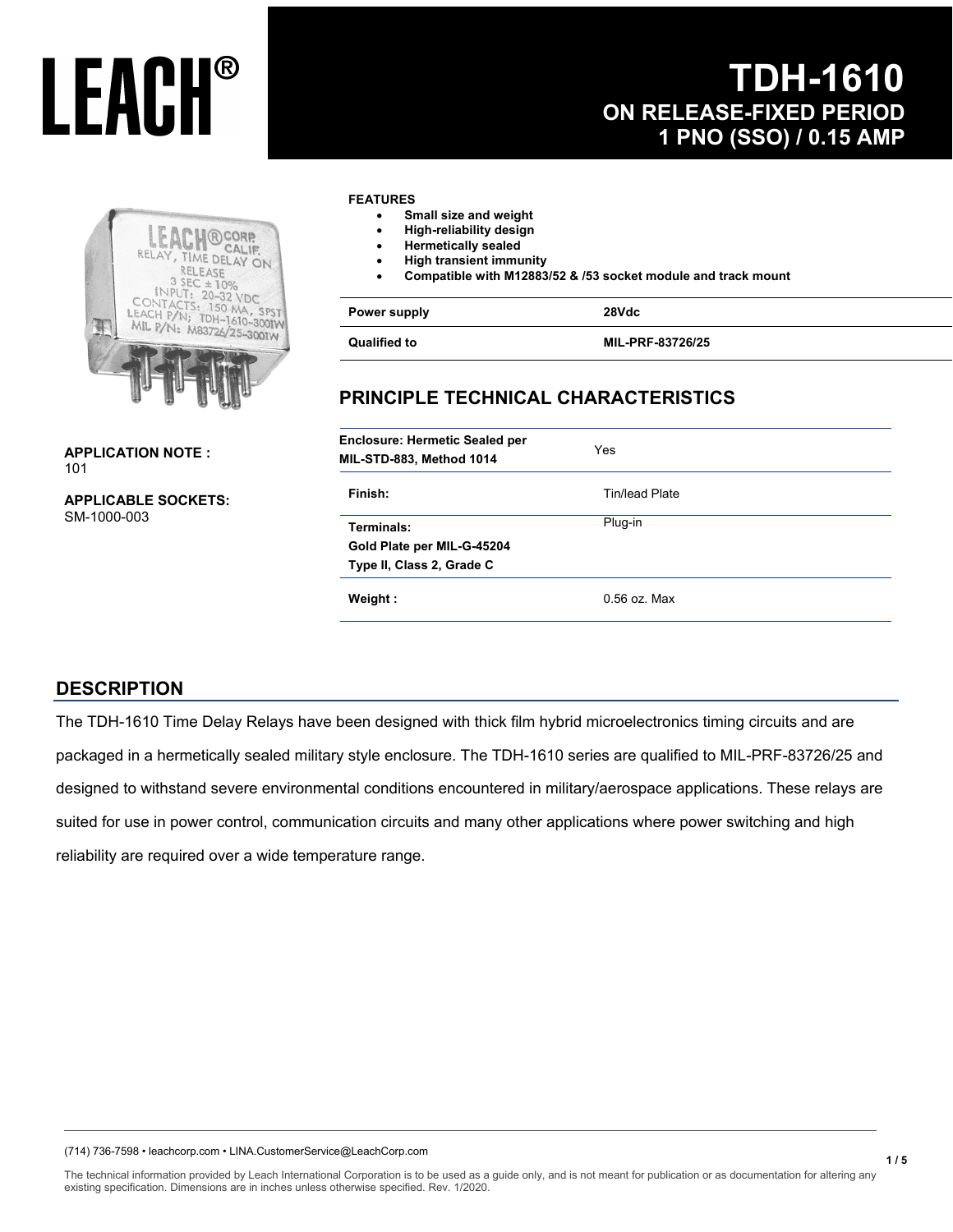### **TDH-1610 ON RELEASE-FIXED PERIOD 1 PNO (SSO) / 0.15 AMP**

### **ELECTRICAL SPECIFICATION**

| <b>Input (Control) Parameters</b>            |                             |  |
|----------------------------------------------|-----------------------------|--|
| Timing:                                      |                             |  |
| a. Operation, Time Delay on                  | Release                     |  |
| b. Method                                    | <b>Fixed Period</b>         |  |
| c. Range                                     | 0.05 to 500 Seconds [6]     |  |
| d. Accuracy                                  | ±10% [1]                    |  |
| <b>Recycle Time</b>                          | $\overline{10}$ ms, Max [5] |  |
| Operations: (X1-X2)                          |                             |  |
| a. Input & Control Voltage                   | 20-30 Vdc                   |  |
| b. Operating Current                         | 10 mA, Max @ +25° C         |  |
| Transients: MIL-STD-704A, Limit 1            |                             |  |
| a. Spike Susceptibility                      | +80 Volts Max               |  |
| b. Positive, Transients                      | ±600 Volts Max              |  |
| c. Self-Generated                            | none                        |  |
| Electromagnetic Interference Per MIL-STD-461 | Class 1D [3]                |  |
| <b>Power Loss</b>                            | $1ms$ [2]                   |  |
| <b>Output (Load) Parameters</b>              |                             |  |
| <b>Contact Form</b>                          | <b>SPST</b>                 |  |
| <b>Contact Rating:</b>                       | 150 mA                      |  |
| Voltage Drop, Maximum                        | 2 Vdc                       |  |
| Leakage Current, Maximum:                    |                             |  |
| a. at 28 Vdc and $25^\circ$ C                | 1 Microampere               |  |
| b. at 28 Vdc and 125° C                      | 10 Microamperes             |  |
| <b>Dielectric Strength:</b>                  |                             |  |
| a. @ Sea Level, 60 Hz                        | 1,000 Vrms [4]              |  |
| b. @ 80,000 ft., 60 Hz                       | 350 Vrms                    |  |
| Insulation Resistance @ 500 Vdc              | 1,000 M $\Omega$ [4]        |  |

### **GENERAL CHARACTERISTICS**

| <b>Ambient Temperatures Range:</b>    |                           |
|---------------------------------------|---------------------------|
| a. Operating                          | $-55$ to $+125^{\circ}$ C |
| b. Non-Operating                      | $-55$ to $+125^{\circ}$ C |
| Vibration:                            |                           |
| a. Sinusoidal                         |                           |
| 10-55 Hz                              | 1.524 mm DA               |
| 55-500 Hz                             | 10G                       |
| 500-3000 Hz                           | 20G                       |
| b. Random: 50-2000 Hz, MIL-STD-810    | 0.2 G <sup>2</sup> /Hz    |
| Shock @ 6 ± 1 MS, 1/2 Sine, 3 Axis    | $1,100$ G                 |
| <b>Acceleration, in any Axis</b>      | 100 G                     |
| Life at Rated Resistive Load; Minimum | 1,000,000 operations      |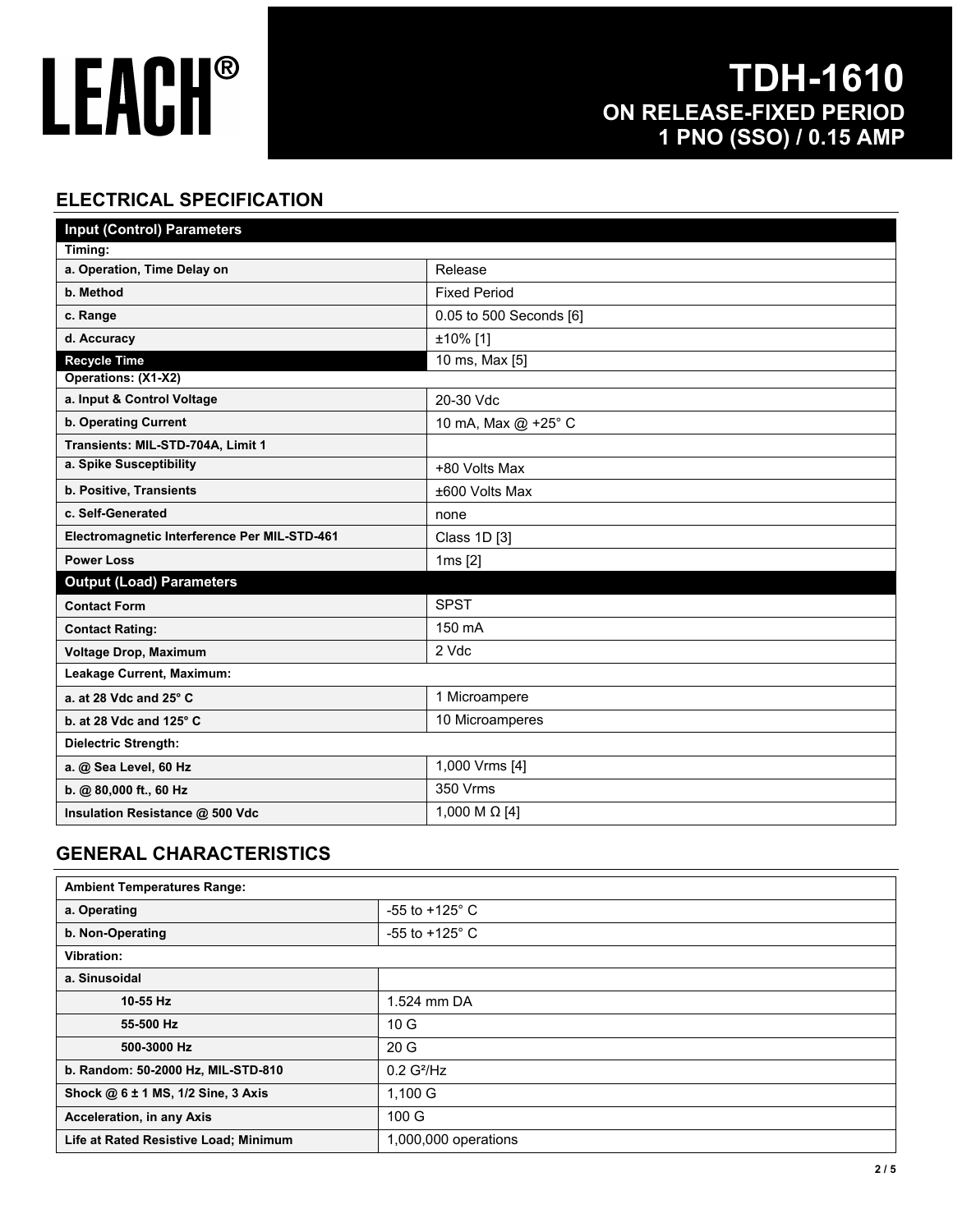### **TDH-1610 ON RELEASE-FIXED PERIOD 1 PNO (SSO) / 0.15 AMP**

### **MECHANICAL SPECIFICATIONS**

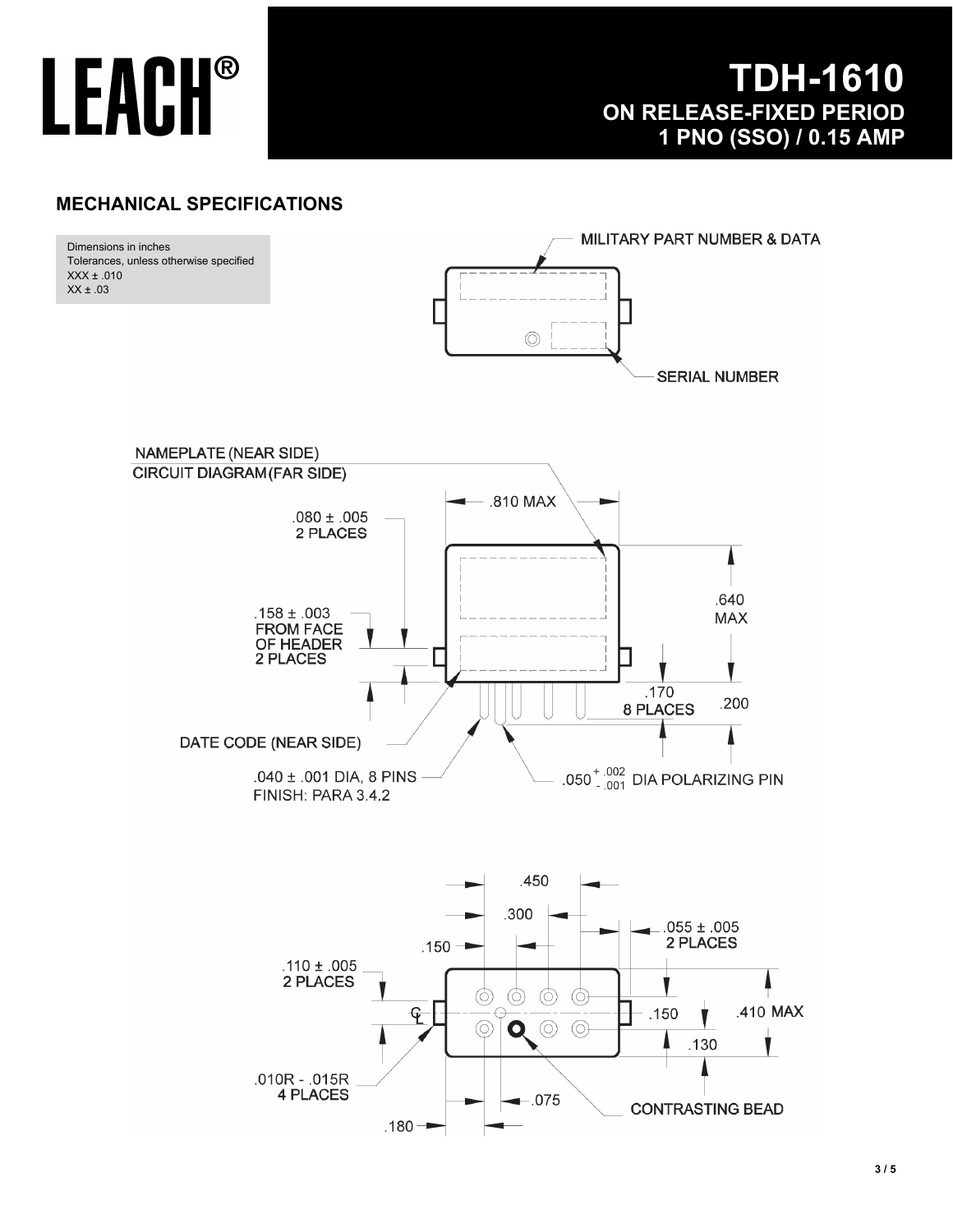**DIAGRAMS** 



TERMINAL DESIGNATIONS ARE FOR REFERENCE ONLY AND DO NOT APPEAR ON PART.



**TIMING DIAGRAM**